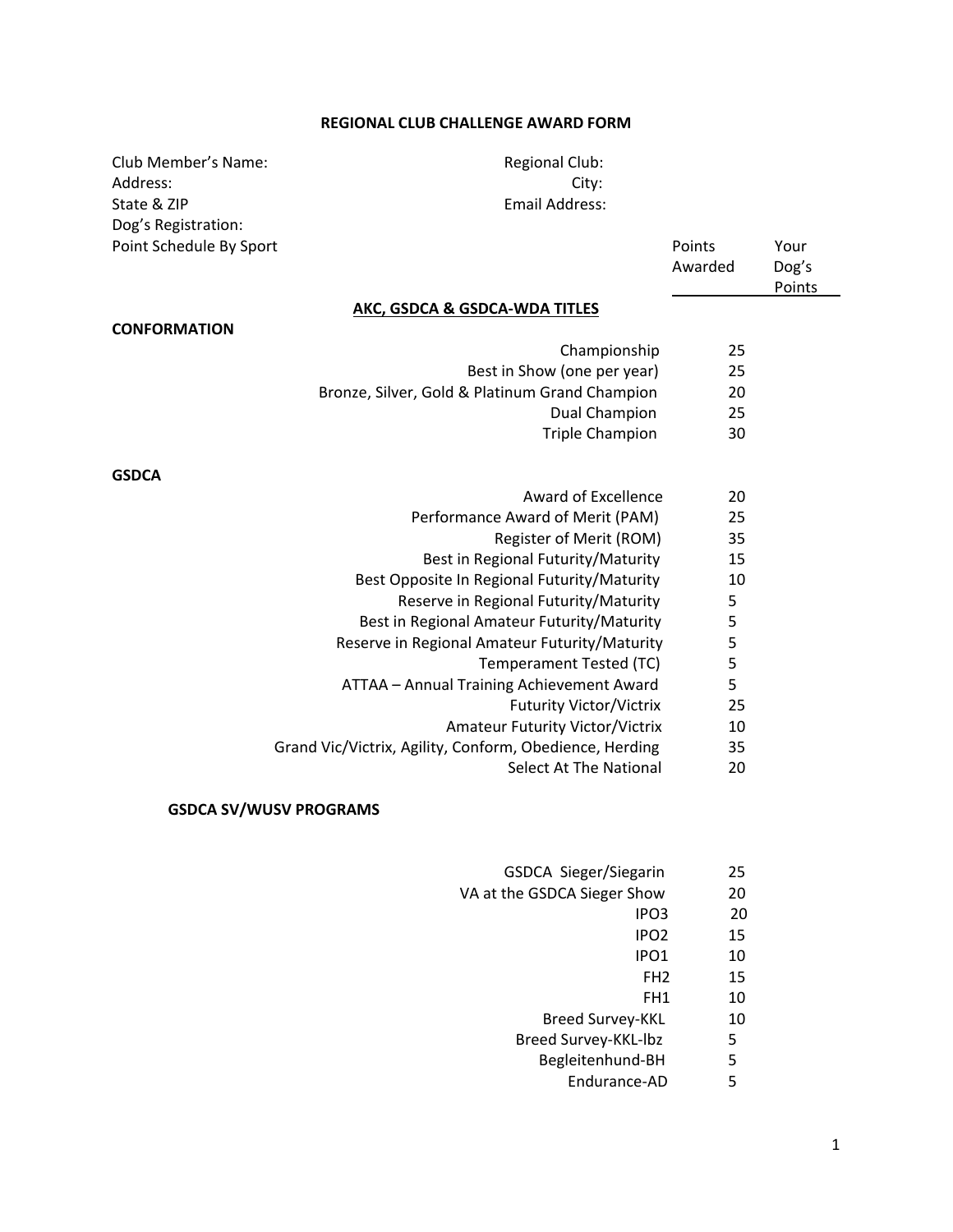# **TITLES**

|                                                        | Points   | Your            |
|--------------------------------------------------------|----------|-----------------|
|                                                        | Awarded  | Dog's<br>Points |
| <b>AGILITY</b>                                         |          |                 |
| Novice Agility-NA, NAJ, NAP, NJP, NF, NFP              | 10       |                 |
| (regular or preferred, standard of JWW)                |          |                 |
| Open Agility - OA, OAJ, OAP, OJP, OF, OFP              | 15       |                 |
| (regular or preferred, standard or JWW)                |          |                 |
| Excellent Agility - AX, AXJ, AXP, AJP, XF, XFP         | 20       |                 |
| (regular or preferred, standard of JWW)                |          |                 |
| Master Agility Excellent - MX, MXJ, MXP, MJP, MXF, MFP | 25       |                 |
| (regular or preferred, standard of JWW)                |          |                 |
| Master Agility Champion - MACH, FTC, FTCP              | 25       |                 |
| Time To Beat (T2B)                                     | 5        |                 |
| Time To Beat Preferred - (T2BP)                        | 10       |                 |
| <b>TRACKING</b>                                        |          |                 |
| <b>Tracking Dog</b>                                    | 10       |                 |
| <b>Tracking Dog Excellent TDX</b>                      | 15       |                 |
| Variable Surface Tracking-VST                          | 20       |                 |
| Tracking Dog Urban - TDU                               | 20       |                 |
| Champion Tracker - CT                                  | 25       |                 |
|                                                        |          |                 |
| <b>OBEDIENCE</b>                                       |          |                 |
| Beginners Novice - BN                                  | 5        |                 |
| <b>Graduate Novice</b>                                 | 5        |                 |
| Obedience Master - OM                                  | 5        |                 |
| Graduate Open                                          | 10       |                 |
| Companion Dog - CD                                     | 10       |                 |
| Rally Novice - RN                                      | 5        |                 |
| Canine Good Citizen - CGC                              | 5        |                 |
| Canine Good Citizen Advance                            | 10       |                 |
| Versatile Companion Dog 1 - VCD1                       | 10       |                 |
| Obedience Grand Master - OGM                           | 10       |                 |
| Versatility - VER                                      | 10<br>15 |                 |
| Companion Dog Excellent - CDX<br>Rally Advanced - RA   | 10       |                 |
| Versatile Companion Dog 2 - VCD2                       | 15       |                 |
| Utility Dog - UD                                       | 20       |                 |
| Rally Excellent - RE                                   | 15       |                 |
|                                                        |          |                 |

- Versatile Companion Dog 3 VCD3 15
	- Utility Dog Excellent UDX 25<br>y Advanced Excellent RAE 20
	- Rally Advanced Excellent RAE
	- Versatile Companion 4 VCD4 20<br>edience Trial Champion OTCH 20
- Obedience Trial Champion OTCH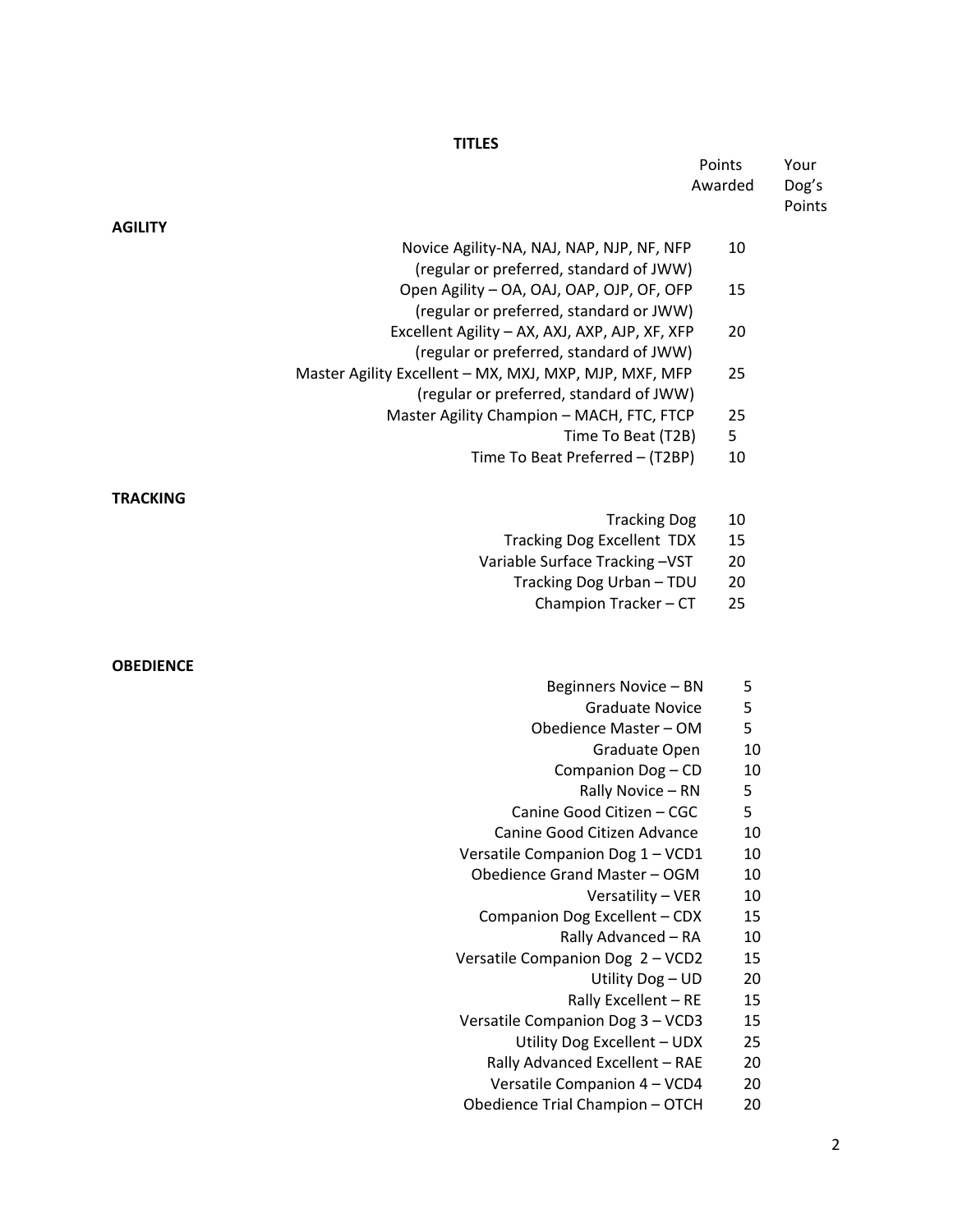- Versatile Companion Champion VCCH 20
	- Herding Instinct Test HIT 3
		- Herding Tested HT 5
		- Pre Trial Tested PT 5
- Herding Started ‐ (all courses, all stock) 10
- Herding Intermediate HI (all courses, all stock) 15
	- Herding Excellent HX (all courses, all stock) 20
		- Herding Champion 25

**COURSING**

**HERDING**

- Coursing Ability 5
- Coursing Ability Advanced 10
- Coursing Ability Excellent 15
- Coursing Ability Excellent 2 20

## **ACTIVITIES/TITLES**

| Hero Dog Award                                               | 20     |
|--------------------------------------------------------------|--------|
| Recognition in the 13 Club                                   | 10     |
| Offering Junior Showmanship (points for each day)            | 10     |
| Offering an Agility Trial (points for each day)              | 10     |
| Offering an Obedience Trial (points for each day)            | 10     |
| Offering a Tracking Trial (points for each day)              | 10     |
| Offering a Herding Test or Trial (points for each day)       | 10     |
| Offering a Canine Good Citizen Test - CGC                    | 10     |
| Offering a Therapy Dog International Test - TDI              | 15     |
| Offering a Specialty Show (points for each day)              | 10     |
| Offering a GSDCA Temperament Test - TC                       | 10     |
| Offering a WDA show (points for each day)                    | 10     |
| Offering a Rally Obedience Trial (points for each day)       | 10     |
| Hosting a Match                                              | 10     |
| Working at the National (points for each day)                | $10\,$ |
| An event to raise funds for GSDCA Charitable Foundation      | 10     |
| An event to raise funds for Rescue - AGSRA each event        | 10     |
| Public Education Program each event                          | 10     |
| Regional Club Members who are GSDCA members                  | 5      |
| Participation in the GSDCA newsletter competition            | 10     |
| Participation in the GSDCA Regional Club Website Competition | 10     |
| New Regional Club Members (per member)                       | 5      |
| Therapy Dog Title (THD) (must be certified by AKC            |        |
| Recognized organization)                                     | 5      |
| Therapy Dog Novice $-$ THDN $-$ title = minimum of 10 visits | 10     |
|                                                              |        |

- Therapy Dog Advanced THDA title = minimum of 100 visits 15
- Therapy Dog Excellent THDX title minimum of 200 visits 20
- Distinguished Therapy Dog THDD title minimum of 400 visits 25
	- Membership (per club) in Your State Dog Federation of Clubs 10